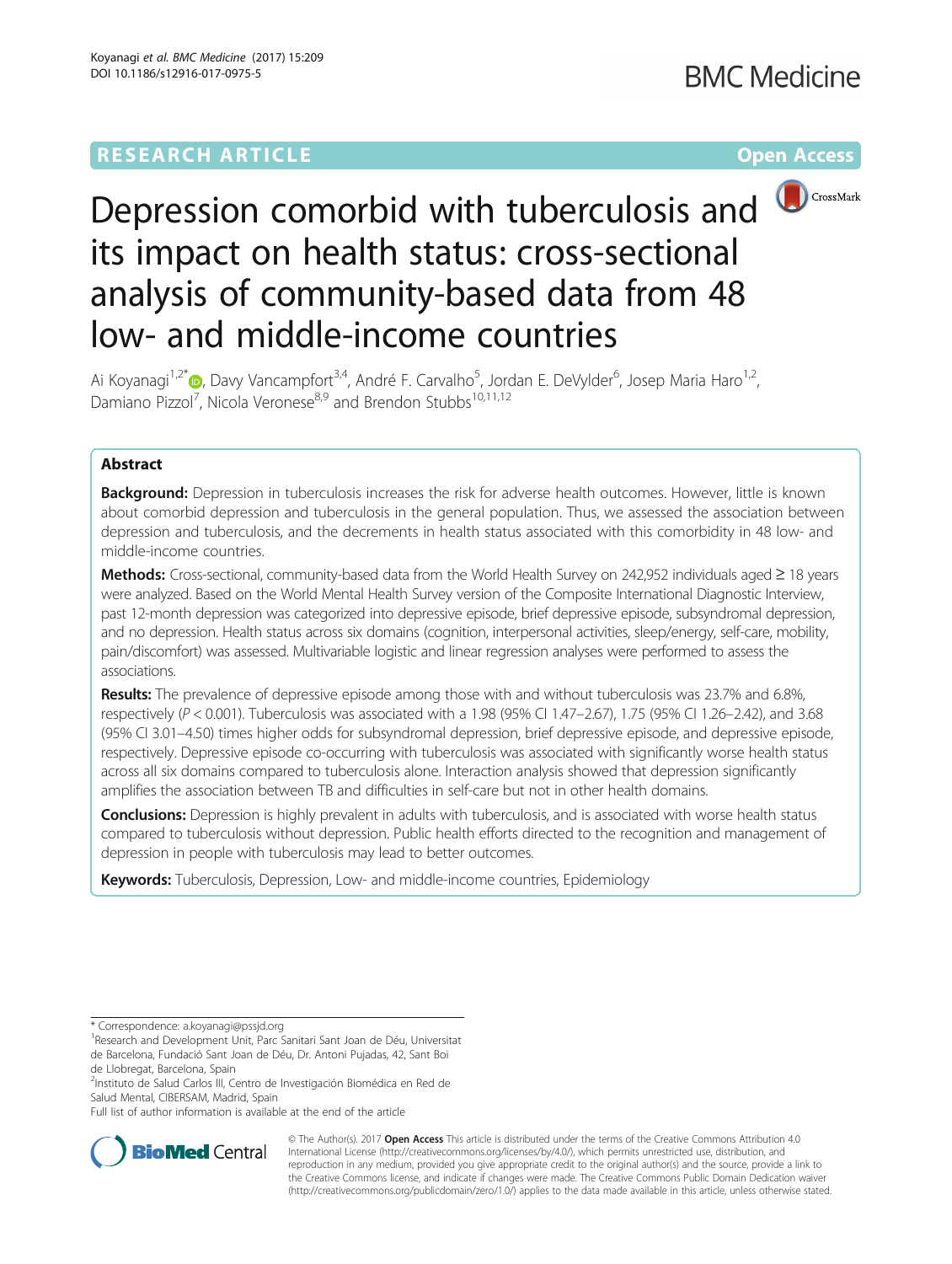# Background

Tuberculosis (TB) is one of the top 10 causes of deaths globally [\[1\]](#page-8-0). In 2015, there were 10.4 million new TB cases and 1.8 million deaths due to TB. Over 95% of TB cases and deaths occur in developing countries [\[1\]](#page-8-0). Depression often coexists with TB [[2](#page-8-0)], and this comorbidity is associated with poor adherence to TB treatment and higher mortality [\[3\]](#page-8-0). Lack of adherence to anti-TB regimens may lead to higher risk for drug resistance, morbidity, and mortality, as well as community exposure to TB [\[4, 5\]](#page-8-0).

In low- and middle-income countries (LMICs), the prevalence of depression is high and may be increasing [[6](#page-8-0)]. A recent large prospective study from Korea found that depression at baseline is associated with a higher risk for incident TB [\[7\]](#page-8-0). Depression may lead to an increased susceptibility to TB by compromising immunity or through neglected self-care [\[8\]](#page-8-0). Thus, depression may be an unrecognized driver of the global TB and multidrug resistant TB (MDR-TB) epidemics [\[2](#page-8-0)]. However, the few previous studies on the association between depression and TB from LMICs have only been conducted in clinical settings with small sample sizes, and information from the general population is lacking. Furthermore, there is limited information on the joint effect of TB and depression on health status. We therefore assessed the association between TB and depression, and whether the co-occurrence of TB and depression confers a more pronounced decrement in health status and function compared to TB alone using community-based, predominantly nationally representative data from 48 LMICs that participated in the World Health Survey (WHS). Epidemiological data on the TB/depression comorbidity and its effect on health outcomes are crucial to provide a more accurate assessment of the public health significance of this comorbidity.

# Methods

# The survey

The WHS was a cross-sectional survey carried out in 70 countries from 2002 to 2004. Survey details are available elsewhere [\(http://www.who.int/healthinfo/survey/en/](http://www.who.int/healthinfo/survey/en/)). Briefly, single-stage random sampling and stratified multi-stage random cluster sampling was conducted in 10 and 60 countries, respectively. Eligible participants were those with a valid home address and aged  $≥$ 18 years. One individual was randomly chosen from the household with the use of Kish tables. The questionnaire was subject to standard translation procedures to ensure comparability between countries. Face-to-face interviews were conducted by trained interviewers. The overall individual response rate was 98.5% [[9\]](#page-8-0). To adjust for non-response, sampling weights were generated using the population distribution as reported by the United Nations Statistical Division. Ethical approval for the survey was provided by ethical boards at each study site. All participants gave their informed consent.

# Variables

# **TR**

Because the WHS did not include mycobacterial culture or sputum smear examinations, TB was based on past 12-month symptoms of active TB. Specifically, as in previous WHS publications [[10](#page-8-0)–[12](#page-8-0)], those who had both (1) a cough that lasted for 3 weeks or longer and (2) blood in phlegm (or coughed up blood) were considered to have active TB. Previous studies have shown that the presence of these typical symptoms are likely to have a sensitivity and specificity of 65–70% and 55–75%, respectively, in the detection of TB [\[10](#page-8-0)].

## Depression

The severity of depressive symptoms was established based on the individual questions of the World Mental Health Survey version of the Composite International Diagnostic Interview, which assessed the duration and persistence of depressive symptoms in the past 12 months [\[13](#page-8-0)]. Following the algorithms used in a previous WHS publication [[14\]](#page-8-0), four mutually exclusive groups were established based on the ICD-10 Diagnostic Criteria for Research (ICD-10-DCR) [[15\]](#page-8-0), where criterion B referred to symptoms of depressed mood, loss of interest, and fatigability. The algorithms used to define the four mutually exclusive groups were the following:

Depressive episode group

At least two criterion B symptoms with a total of at least four depressive symptoms lasting 2 weeks most of the day or all of the day.

Brief depressive episode group

Same criteria as depressive episode but did not meet the 2-week duration criterion.

Subsyndromal depression

At least one criterion B symptom with the total number of symptoms being three or less. The criteria of duration of at least 2 weeks and presence of symptoms during most of the day had to be met.

No depressive disorder group

None of the above.

In some analyses, we also dichotomized this variable as the absence or presence of depressive episode.

# Health status

Health status was assessed with the use of 12 healthrelated questions pertaining to six different domains, namely (1) mobility, (2) pain and discomfort, (3) self-care, (4) cognition, (5) interpersonal activities, and (6) sleep and energy. These domains correspond to frequently used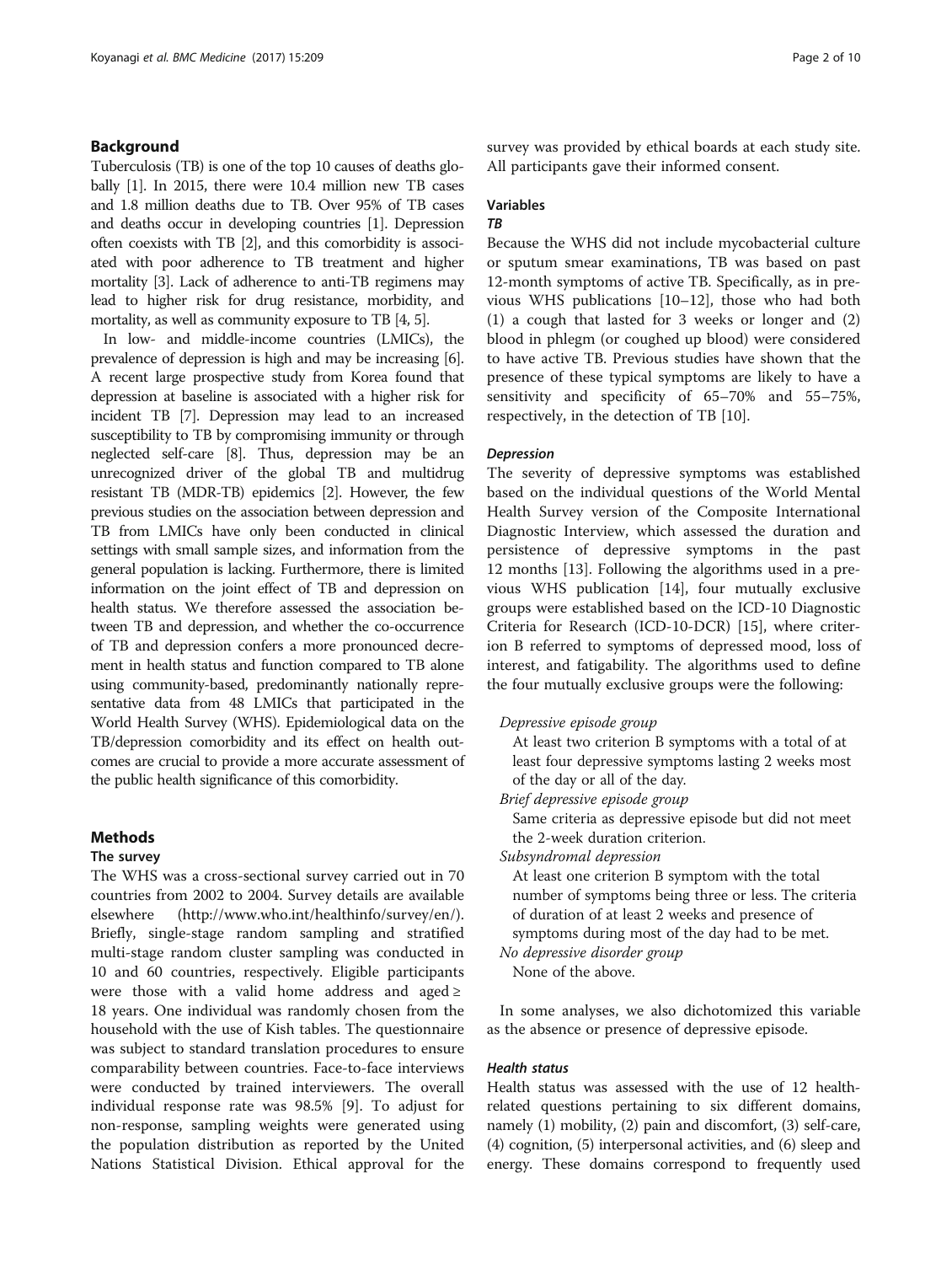health outcome measures including the Short Form 12 [[16](#page-8-0)], the Health Utilities Index Mark 3 [\[17\]](#page-8-0), and the EuroQol 5D [[18](#page-8-0)], and have been used as indicators of health status in prior WHS studies [\[19](#page-8-0), [20](#page-8-0)]. Each domain consisted of two questions that assessed health function in the past 30 days. The actual questions can be found in Additional file [1](#page-7-0): Table S1. Each item was scored on a five-point scale ranging from 'none' to 'extreme/cannot do'. For each separate domain, we used factor analysis with polychoric correlations to obtain a factor score which was later converted to scores ranging from 0 to 100 with higher values representing worse health function [\[20\]](#page-8-0).

#### Control variables

The selection of the control variables were based on past literature [\[10](#page-8-0)]. Sociodemographic variables included age, sex, education (no formal education, primary education, secondary or high school completed, or tertiary education completed), wealth, household size, and setting (rural or urban). Principal component analysis based on 15–20 assets was conducted to establish country-wise wealth quintiles. Current smoking was dichotomized as 'Yes' and 'No'. Respondents were asked how many standard drinks of any alcoholic beverage they had on each day of the past 7 days. Females who reported consuming at least four drinks, and males who reported consuming at least five drinks, on 1 or 2 days in the past 7 days were considered infrequent heavy drinkers, and respondents who drank these amounts at least 3 days in the past 7 days were considered frequent heavy drinkers. All other respondents, apart from lifetime abstainers, were considered non-heavy drinkers [\[21, 22\]](#page-8-0). Body mass index (BMI;  $\text{kg/m}^2$ ) was based on self-reported weight and height, and was categorized as < 18.5 (underweight), 18.5–24.9 (normal weight), 25.0–29.9 (overweight), and  $\geq$  30 (obese). Diabetes was based on self-reported diagnosis.

#### Statistical analysis

Publically available data of the WHS included 69 countries. The data were nationally representative for all countries with the exception of China, Comoros, the Republic of Congo, Ivory Coast, India, and Russia. We excluded 10 countries as they lacked sampling information. A further 10 high-income countries were deleted as the focus of the study was on LMICs. Finally, Turkey was deleted due to lack of information on education and diabetes. Thus, a total of 48 countries, of which 21 (n = 105,286) and 27 (n = 137,666) were lowincome and middle-income countries, respectively, at the time of the survey (2003) according to the World Bank, were included in the final sample. According to the United Nations' classification system [\(http://unstats.un.org/unsd/](http://unstats.un.org/unsd/methods/m49/m49regin.htm) [methods/m49/m49regin.htm\)](http://unstats.un.org/unsd/methods/m49/m49regin.htm), these corresponded to 20 countries in Africa  $(n = 82,424)$ , 6 in the Americas  $(n = 62, 732)$ , 13 in Asia  $(n = 81, 633)$ , and 9 in Europe

Statistical analyses were performed with Stata 14.1 (Stata Corp LP, College station, Texas). Descriptive analyses included unweighted Ns, and weighted proportions and means.

First, in order to assess the association between TB (exposure) and depression (subtypes; outcome), we conducted multivariable multinomial logistic regression analyses using the overall sample. We also assessed the association between TB (exposure) and depressive episode (outcome) using multivariable binary logistic regression while stratifying by region (Africa, Americas, Asia, Europe) or country income level (low-income, middle-income). For these stratified analyses, we could not assess all depression subtypes as the outcome as the number of individuals with TB was small in some subsamples.

Next, we created a four-category variable based on the presence or absence of depressive episode and TB, namely (1) no depression and no TB  $(n = 183,455)$ ; (2) depression without TB  $(n = 11,440)$ ; (3) TB without depression ( $n = 2617$ ); and (4) TB with depression ( $n = 687$ ), to assess whether TB with depression is associated with a larger decrement in health status as compared with TB alone. We conducted multivariable linear regression with this this four-category variable as the exposure and the six health status variables as the outcomes (mobility, pain/discomfort, self-care, cognition, interpersonal activities, sleep/ energy). We also conducted age-stratified analyses to assess whether the TB and depressive episode comorbidity have different effects on health status by age groups. Age was categorized as 18–44 (young adults; 67.8%), 45–64 (middleaged adults; 23.6%), and  $\geq 65$  (older adults; 8.6%) years, broadly representing distinct life stages [\[23](#page-8-0)]. In order to assess whether there is effect modification by depressive episodes in the association between TB and health status, we also conducted interaction analysis by including an interaction term in the model using the overall sample (TB × depressive episode). We did not conduct interaction analysis by age groups due to the small sample size and possibility for lack of statistical power.

All regression analyses were adjusted for age, sex, education, wealth, household size, location, smoking, alcohol consumption, BMI, diabetes, and country. Adjustment for country was performed by including dummy variables in the models, as in previous WHS publications [\[11](#page-8-0), [19](#page-8-0)]. All variables were included in the models as categorical variables with the exception of age, household size, and the six variables on health status (continuous variables). The sample weighting and the complex study design were taken into account in all analyses. Results from the logistic and linear regression are presented as odds ratios (ORs) and bcoefficients, respectively, with 95% confidence intervals (CIs). The level of statistical significance was set at  $P < 0.05$ .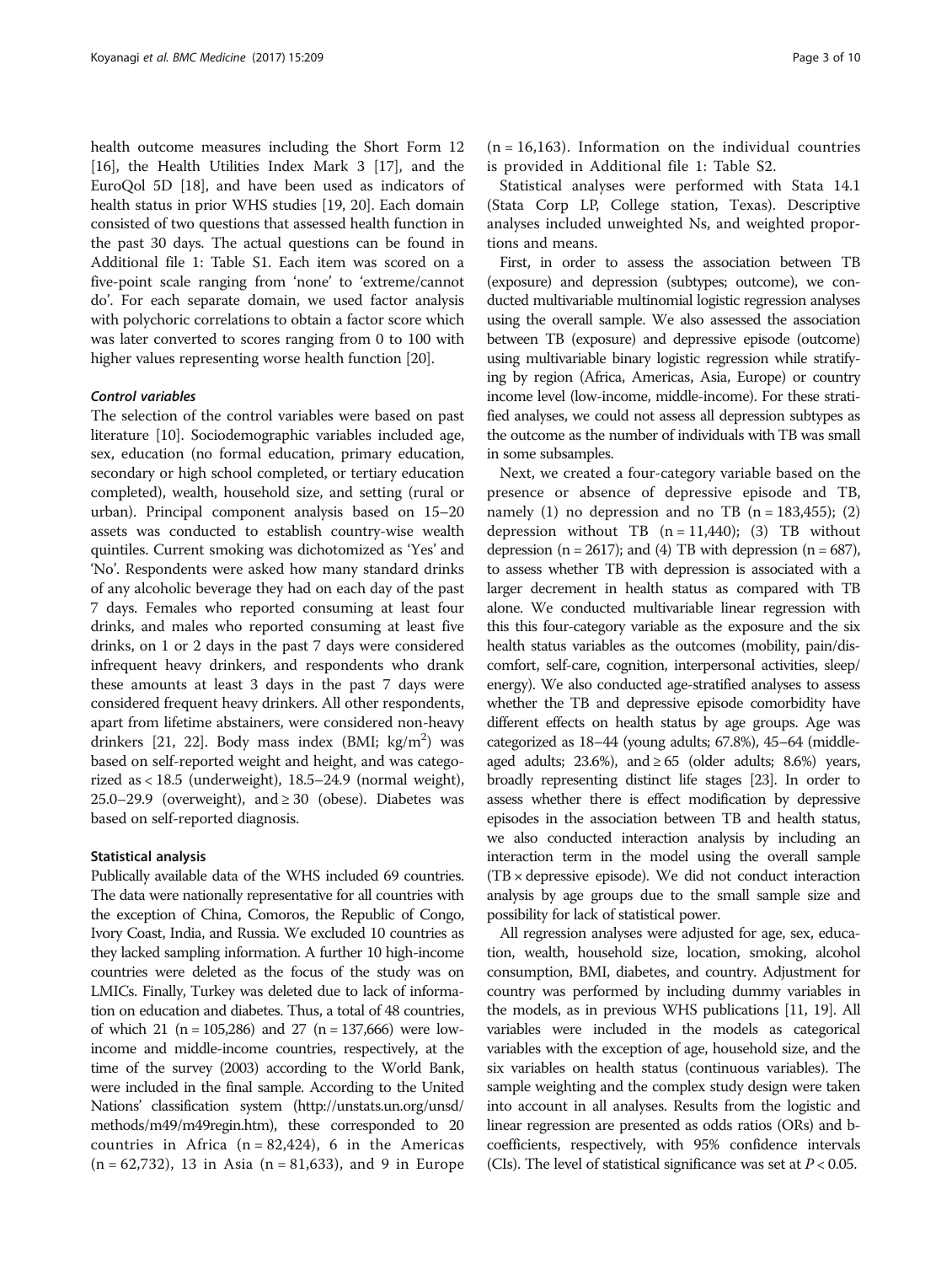Under 10% of the data were missing for the variables used in the analysis with the exception of TB (17.7%), BMI (30.3%), and diabetes (12.6%). For the regression analyses, we conducted multiple imputation of missing values using the mi commands in Stata using chained equations (20 imputations) [\[24](#page-8-0)]. This method uses information from all other variables except the one being imputed to impute missing values. The variables included in the imputation model were the outcome and all other covariates [[12\]](#page-8-0). The results based on complete case analysis were similar.

# Results

The analytical sample consisted of 242,952 individuals with a mean (SD) age of 38.4 (16.1) years and 50.8% were women (Table 1). The prevalence (95% CI) of TB was 1.7% (1.5–1.8%). All types of depression were more frequent among those with TB, with the difference being particularly pronounced for depressive episode (Fig. [1\)](#page-4-0).

The prevalence of depressive episode among those with and without TB was 23.7% (95% CI 20.5–27.1%) and 6.8% (95% CI 6.5–7.1%), respectively ( $\chi^2$  test  $P < 0.001$ ). The results of the multivariable multinomial logistic regression using the overall sample showed that TB is associated with a 1.98 (95% CI 1.47–2.67), 1.75 (95% CI 1.26–2.42), and 3.68 (95% CI 3.01–4.50) times higher odds for subsyndromal depression, brief depressive episode, and depressive episode, respectively (Table [2](#page-4-0)). Older age, female sex, lower levels of wealth, smoking, and diabetes were significant correlates of depressive episode.

The association between TB and depressive episode estimated by multivariable binary logistic regression by regions or country income levels are shown in Table [3](#page-5-0). TB was associated with a depressive episode across regions and county income levels although the estimates for Europe did not reach statistical significance, possibly due to lack of statistical power (OR, 2.67; 95% CI 0.75–9.52;  $P = 0.1293$ ).

Compared to those with no TB or depressive episode, depression alone, TB alone, and comorbid TB/depression were all significantly associated with worse health status scores in all domains. Comorbid TB/depression was associated with the largest decline (Table [4\)](#page-5-0).

The results of the age-stratified analyses are shown in Additional file [1](#page-7-0): Table S3. The decline in health status associated with depression alone and cooccurring TB/depression was similar across age groups, but that of TB alone was less pronounced in the oldest age group (i.e.,  $\geq 65$  years). In order to assess whether the difference between TB alone and comorbid TB/depression is statistically significant, we also conducted the same analysis but changing the reference category to TB alone (overall sample). The b-coefficients (95% CIs) for comorbid TB/depression (vs. TB alone) were mobility 19.17 (14.52–23.81), self-

#### Table 1 Sample characteristics

| Characteristic    | Category                    | Unweighted<br>Ν | % or Mean<br>(SD) |  |
|-------------------|-----------------------------|-----------------|-------------------|--|
| Tuberculosis      | No                          | 196,417         | 98.3              |  |
|                   | Yes                         | 3347            | 1.7               |  |
| Depression        | No depression               | 205,752         | 87.7              |  |
|                   | Subsyndromal<br>depression  | 5238            | 2.6               |  |
|                   | Brief depressive<br>episode | 6674            | 2.9               |  |
|                   | Depressive episode          | 13,965          | 6.9               |  |
| Age, years        | Mean (SD)                   | 233,879         | 38.4 (16.1)       |  |
| Sex               | Male                        | 104,355         | 49.2              |  |
|                   | Female                      | 129,448         | 50.8              |  |
| Education         | No formal                   | 52,116          | 26.5              |  |
|                   | Primary                     | 76,193          | 30.9              |  |
|                   | Secondary                   | 86,740          | 33.5              |  |
|                   | Tertiary                    | 17,860          | 9.2               |  |
| Wealth            | Poorest                     | 51,599          | 20.1              |  |
|                   | Poorer                      | 45,893          | 20.0              |  |
|                   | Middle                      | 42,317          | 19.9              |  |
|                   | Richer                      | 40,128          | 20.0              |  |
|                   | Richest                     | 37,724          | 20.0              |  |
| Household size    | Mean (SD)                   | 242,311         | 5.7(3.0)          |  |
| Setting           | Rural                       | 117,556         | 56.5              |  |
|                   | Urban                       | 114,825         | 43.5              |  |
| Current smoking   | No                          | 174,814         | 73.5              |  |
|                   | Yes                         | 54,746          | 26.5              |  |
| Alcohol           | Lifetime abstainer          | 142,282         | 66.4              |  |
| consumption       | Non-heavy                   | 74,016          | 28.8              |  |
|                   | Infrequent heavy            | 8817            | 3.7               |  |
|                   | Frequent heavy              | 2411            | 1.0               |  |
| Body mass index,  | < 18.5                      | 16,883          | 13.8              |  |
| kg/m <sup>2</sup> | 18.5-24.9                   | 95,208          | 57.9              |  |
|                   | $25.0 - 29.9$               | 38,700          | 19.3              |  |
|                   | ≥30.0                       | 18,287          | 9.0               |  |
| <b>Diabetes</b>   | No                          | 205,671         | 97.0              |  |
|                   | Yes                         | 6537            | 3.0               |  |

Data are unweighted N and weighted proportion or mean (SD) SD standard deviation

care 18.46 (13.41–23.54), pain/discomfort 20.14 (16.23–24.04), cognition 15.61 (11.13-20.09), interpersonal activities 15.04 (10.13–19.96), and sleep/energy 19.67 (14.47–24.88) (all P < 0.0001). Overall, the interaction analysis showed that depression significantly amplifies the association between TB and difficulties in self-care but not with other health domains (Additional file [1:](#page-7-0) Table S4).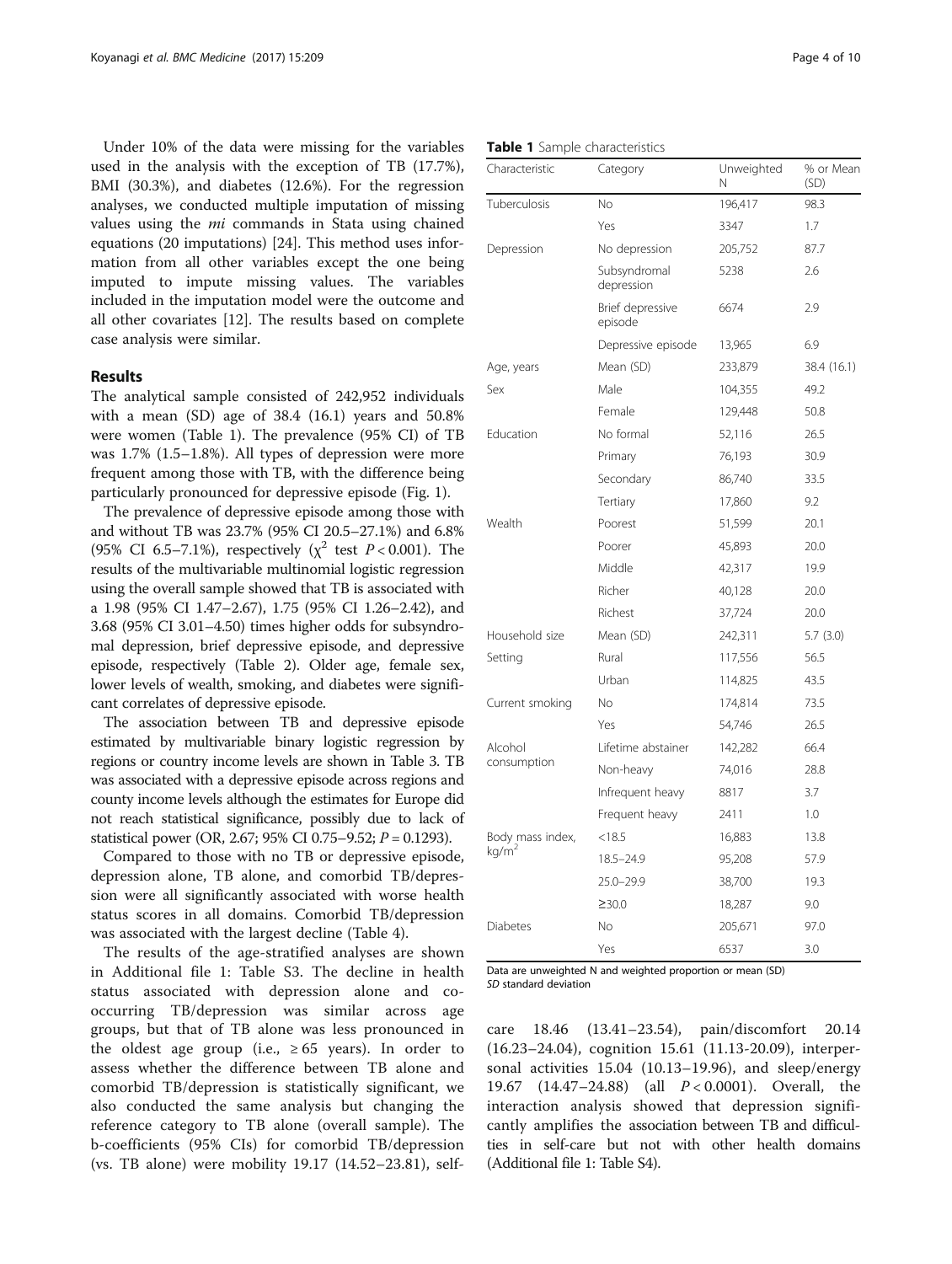<span id="page-4-0"></span>

Table 2 Association of tuberculosis and other covariates with depression estimated by multivariable multinomial logistic regression

|                                    |                    | Depression subtypes (Reference = No depression) |           |                          |           |                        |           |
|------------------------------------|--------------------|-------------------------------------------------|-----------|--------------------------|-----------|------------------------|-----------|
|                                    | Category           | Subsyndromal depression                         |           | Brief depressive episode |           | Depressive episode     |           |
| Characteristic                     |                    | OR (95% CI)                                     | $P$ value | OR (95% CI)              | $P$ value | OR (95% CI)            | $P$ value |
| Tuberculosis                       | Yes vs. No         | 1.98 (1.47-2.67)                                | < 0.0001  | $1.75(1.26 - 2.42)$      | 0.0008    | $3.68$ $(3.01 - 4.50)$ | < 0.0001  |
| Age, years                         | Per unit increase  | $1.02(1.02 - 1.03)$                             | < 0.0001  | $1.01(1.00 - 1.01)$      | 0.0003    | $1.02(1.02 - 1.02)$    | < 0.0001  |
| Sex                                | Female vs. Male    | $1.84(1.60 - 2.12)$                             | < 0.0001  | 2.19 (1.94-2.46)         | < 0.0001  | $2.06(1.87 - 2.27)$    | < 0.0001  |
| Education                          | No formal          | 1.00                                            |           | 1.00                     |           | 1.00                   |           |
|                                    | Primary            | $0.86$ $(0.72 - 1.03)$                          | 0.1101    | $0.95(0.82 - 1.10)$      | 0.4629    | $0.92(0.83 - 1.03)$    | 0.1414    |
|                                    | Secondary          | $0.76(0.61 - 0.94)$                             | 0.0133    | $0.98(0.81 - 1.18)$      | 0.8148    | $0.77(0.67 - 0.88)$    | 0.0001    |
|                                    | Tertiary           | $0.83(0.53 - 1.30)$                             | 0.4073    | $0.80(0.62 - 1.02)$      | 0.0686    | $0.82(0.53 - 1.25)$    | 0.3464    |
| Wealth                             | Poorest            | 1.00                                            |           | 1.00                     |           | 1.00                   |           |
|                                    | Poorer             | $1.00(0.80 - 1.25)$                             | 0.9855    | $0.98(0.84 - 1.16)$      | 0.8384    | $0.95(0.85 - 1.07)$    | 0.4023    |
|                                    | Middle             | $1.07(0.86 - 1.34)$                             | 0.5281    | $0.90(0.76 - 1.06)$      | 0.2022    | $0.96(0.84 - 1.08)$    | 0.4651    |
|                                    | Richer             | $1.05(0.81 - 1.36)$                             | 0.7289    | $0.97(0.82 - 1.16)$      | 0.7557    | $0.87(0.76 - 1.00)$    | 0.0486    |
|                                    | Richest            | $0.90(0.64 - 1.26)$                             | 0.5175    | $0.80(0.66 - 0.97)$      | 0.0229    | $0.69(0.57 - 0.83)$    | 0.0001    |
| Household size                     | Per unit increase  | $1.03(1.00 - 1.06)$                             | 0.0296    | $1.01(0.98 - 1.03)$      | 0.4946    | $1.01(0.99 - 1.04)$    | 0.2889    |
| Setting                            | Urban vs. Rural    | $0.93(0.79 - 1.11)$                             | 0.4373    | $1.12(0.98 - 1.28)$      | 0.0978    | $1.05(0.94 - 1.17)$    | 0.4040    |
| Current smoking                    | Yes vs. No         | $1.31(1.10 - 1.55)$                             | 0.0026    | $1.26(1.10-1.44)$        | 0.0007    | $1.29(1.14 - 1.45)$    | < 0.0001  |
| Alcohol consumption                | Lifetime abstainer | 1.00                                            |           | 1.00                     |           | 1.00                   |           |
|                                    | Non-heavy          | $1.27(1.09 - 1.47)$                             | 0.0026    | $1.51(1.32 - 1.73)$      | < 0.0001  | $1.10(0.99 - 1.22)$    | 0.0685    |
|                                    | Infrequent heavy   | $1.45(1.02 - 2.06)$                             | 0.0407    | $1.72(1.29 - 2.28)$      | 0.0002    | $1.03(0.83 - 1.29)$    | 0.7845    |
|                                    | Frequent heavy     | $2.10(1.15 - 3.85)$                             | 0.0159    | $1.85(1.18 - 2.92)$      | 0.0080    | $1.14(0.79 - 1.65)$    | 0.4887    |
| Body mass index, kg/m <sup>2</sup> | < 18.5             | $1.02(0.76 - 1.36)$                             | 0.8991    | $1.01(0.83 - 1.23)$      | 0.8988    | $1.08(0.90 - 1.31)$    | 0.4065    |
|                                    | $18.5 - 24.9$      | 1.00                                            |           | 1.00                     |           | 1.00                   |           |
|                                    | $25.0 - 29.9$      | $1.10(0.89 - 1.36)$                             | 0.3673    | $0.96(0.83 - 1.11)$      | 0.5485    | $0.99(0.88 - 1.11)$    | 0.8586    |
|                                    | $\geq$ 30.0        | $1.09(0.84 - 1.41)$                             | 0.5230    | $1.05(0.86 - 1.29)$      | 0.6136    | $1.05(0.91 - 1.22)$    | 0.4831    |
| <b>Diabetes</b>                    | Yes vs. No         | $1.14(0.84 - 1.54)$                             | 0.4000    | 1.39 (1.09-1.76)         | 0.0076    | $1.91(1.62 - 2.24)$    | < 0.0001  |

Model is adjusted for all variables in the Table and country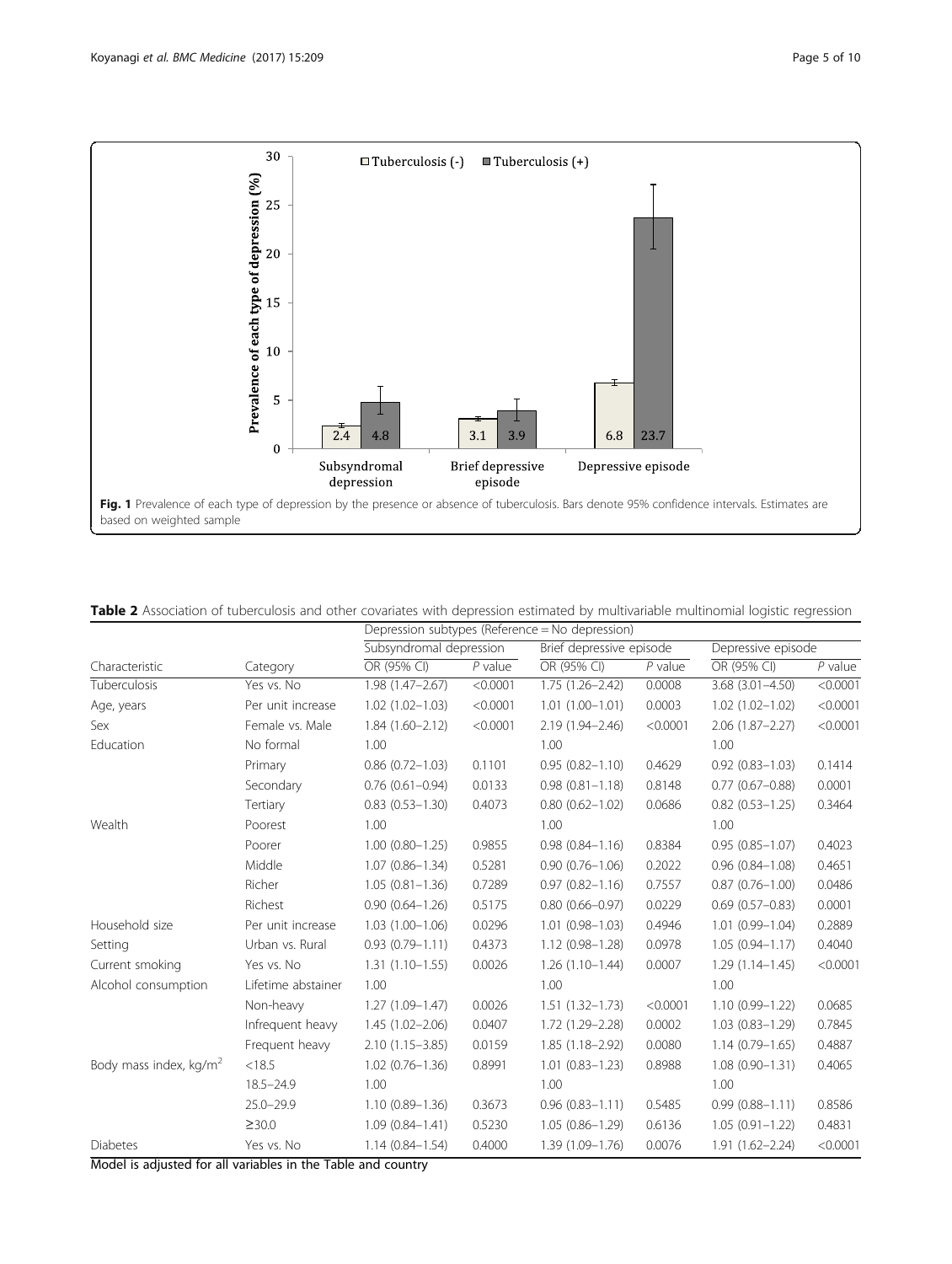<span id="page-5-0"></span>Table 3 Association between tuberculosis (exposure) and depressive episode (outcome) by regions or country income level

| Region or country income level | OR (95% CI)         | $P$ value |
|--------------------------------|---------------------|-----------|
| Africa                         | $3.50(2.76 - 4.43)$ | < 0.0001  |
| Americas                       | 2.74 (1.80-4.18)    | < 0.0001  |
| Asia                           | $3.75(2.74 - 5.14)$ | < 0.0001  |
| Europe                         | $2.67(0.75 - 9.52)$ | 0.1293    |
| Low-income countries           | 3.52 (2.74-4.54)    | < 0.0001  |
| Middle-income countries        | 3.24 (2.40-4.35)    | < 0.0001  |

Estimates are based on multivariable logistic regression

Models are adjusted for age, sex, education, wealth, household size, location, smoking, alcohol consumption, body mass index, diabetes, and country OR odds ratio, CI confidence interval

# **Discussion**

We found that TB is associated with the entire depression spectrum in the overall sample, and that the association between TB and depressive episode is comparable across regions and country income levels. Furthermore, the co-occurrence of depression and TB was associated with a major decrement in all health domains assessed compared to TB alone, with this additive effect being particularly pronounced for difficulties in self-care. The strengths of the study include the large sample size and use of predominantly nationally representative data from approximately one-fourth of the countries in the world obtained by standardized questionnaires across all countries. To the best of our knowledge, this is the first general population study on TB and depression. Furthermore, it is one of the very few studies assessing the association between TB and depression severity, and is the first to assess the joint effect of TB and depression on a variety of health conditions (i.e., mobility, self-care, pain/ discomfort, cognition, interpersonal activities, sleep/energy). The finding that there may be a synergistic effect between TB and depression in terms of some health outcomes (i.e., self-care) is novel.

The association between TB and depression may be bidirectional [\[7](#page-8-0), [25](#page-8-0)]. Depression itself may compromise immunity, leading to an increased risk for TB [\[8\]](#page-8-0), while increased inflammation in TB may increase risk for depression [\[26](#page-8-0)]. Alternatively, depression may be a psychological reaction to the symptoms of TB (e.g., chronic cough, fatigue, weight loss) or associated disability [\[27](#page-8-0)], while hypoxia in chronic pulmonary diseases may induce depression [\[28\]](#page-8-0). It is also possible that patients with TB are perceived as a source of contagion in the community, which may lead to discrimination, stigma, social isolation, and rejection, and may predispose individuals to a higher risk for depression [\[27, 29\]](#page-8-0). Further, some anti-TB drugs can induce depression [\[27\]](#page-8-0). Finally, common risk factors, such as compromised immunity, stress, and malnutrition, may underlie the association [\[8, 26](#page-8-0), [30, 31\]](#page-8-0). Regardless of whether depression and TB are etiologically related, the mere co-existence can complicate the diagnosis and management of these conditions, while it is also possible that they mutually influence each other and lead to the exacerbation of the other, altering the clinical course [\[27](#page-8-0)].

Other factors which were identified as significant correlates of a depressive episode in our study included sociodemographic factors (older age, female sex, lower levels of wealth), smoking, and diabetes. Previous studies have also found these factors to be associated with depression [[32](#page-8-0)–[36](#page-9-0)]. In particular, diabetes is known to increase risk for TB [[37](#page-9-0)], and may be an important risk factor for TB in LMICs [\[10\]](#page-8-0) as there is an upward trend in diabetes prevalence mainly driven by changes in lifestyles and diet in this setting [\[38\]](#page-9-0). On the other hand, diabetes and depression are often comorbid and common pathophysiological mechanisms (e.g., stress, inflammation) may underlie this co-occurrence [\[39](#page-9-0)].

In our study, compared to TB occurring in isolation, co-existing TB/depression was associated with decrements in all health domains assessed, while a significant interaction was observed for difficulties in self-care. These results are in line with a small cross-sectional study from Turkey showing that psychiatric comorbidity is associated with a higher rate of disability among TB patients [[40](#page-9-0)]. Depression may lead to poor adherence to

**Table 4** Association between TB/depressive episode groups and health status estimated by multivariable linear regression

|                          | TB (-) Depression (+)  |           | $TB (+)$ Depression $(-)$ |           |                        | $TB (+)$ Depression $(+)$ |  |
|--------------------------|------------------------|-----------|---------------------------|-----------|------------------------|---------------------------|--|
|                          | b-coefficient (95% CI) | $P$ value | b-coefficient (95% CI)    | $P$ value | b-coefficient (95% CI) | $P$ value                 |  |
| <b>Mobility</b>          | 15.92 (14.81-17.04)    | < 0.0001  | $8.63(6.55 - 10.71)$      | < 0.0001  | 27.80 (23.60-31.99)    | < 0.0001                  |  |
| Self-care                | 11.96 (10.78-13.13)    | < 0.0001  | 5.34 (3.20-7.48)          | < 0.0001  | 23.80 (19.11-28.49)    | < 0.0001                  |  |
| Pain/discomfort          | 18.70 (17.39–20.00)    | < 0.0001  | 10.27 (8.24-12.30)        | < 0.0001  | 30.41 (26.97-33.84)    | < 0.0001                  |  |
| Cognition                | 16.55 (15.26-17.83)    | < 0.0001  | 8.63 (6.35-10.91)         | < 0.0001  | 24.24 (20.19-28.28)    | < 0.0001                  |  |
| Interpersonal activities | 12.69 (11.53-13.86)    | < 0.0001  | 4.41 (2.34 - 6.48)        | < 0.0001  | 19.45 (14.81-24.09)    | < 0.0001                  |  |
| Sleep/energy             | 19.61 (18.37-20.85)    | < 0.0001  | 10.32 (7.94-12.70)        | < 0.0001  | 29.99 (25.30-34.68)    | < 0.0001                  |  |

Reference category is TB (-) Depression (-)

Health status was the outcome and scores ranged from 0 to 100 with higher scores corresponding to worse health status

Models are adjusted for age, sex, education, wealth, household size, location, smoking, alcohol consumption, body mass index, diabetes, and country TB tuberculosis, CI confidence interval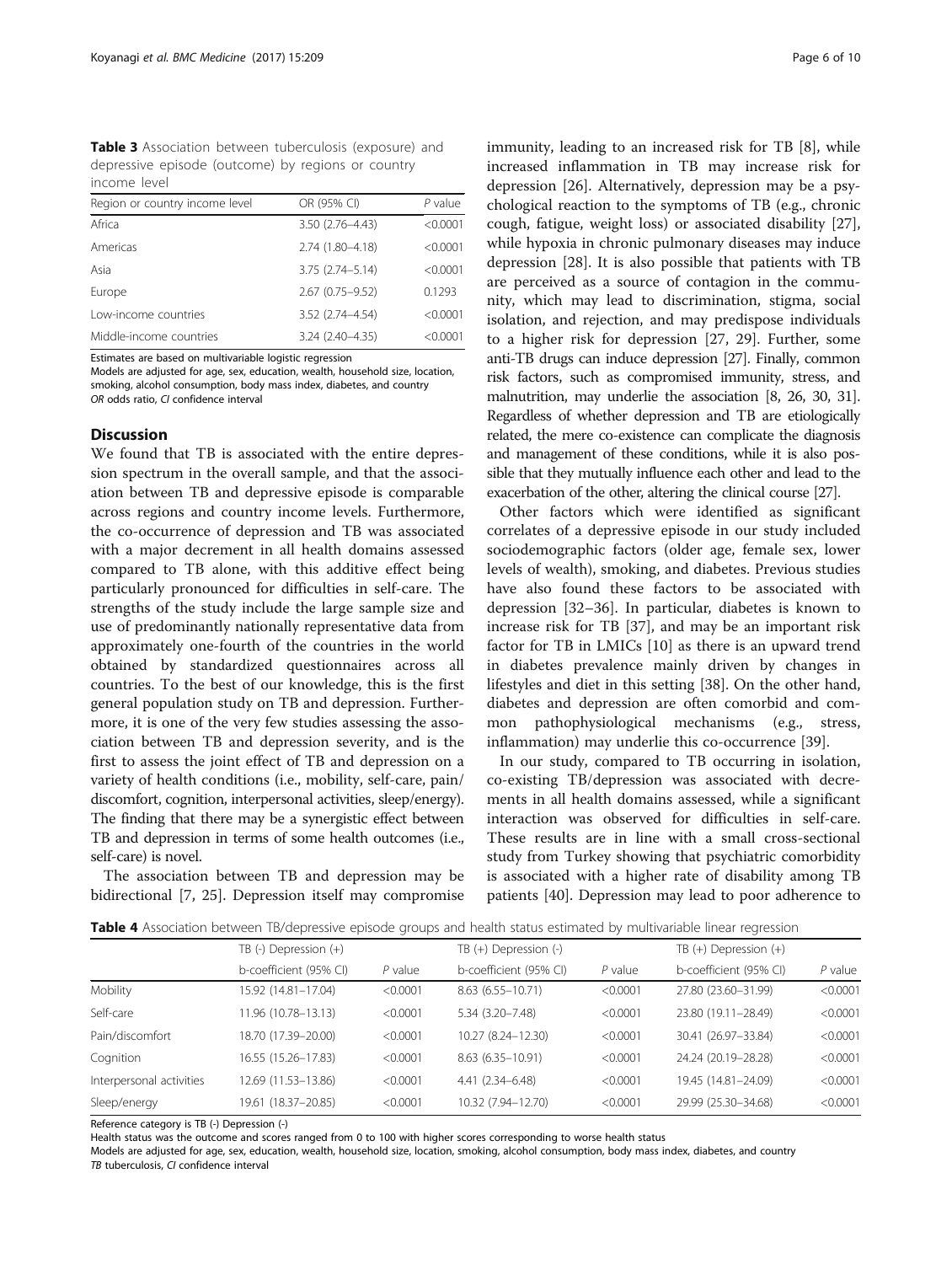anti-TB drugs, and thereby exacerbate the symptoms of TB and its associated disability. Indeed, a prospective study from Peru showed that co-occurring TB/depression leads to lower adherence to TB treatment and higher mortality when compared to TB without depression [\[3\]](#page-8-0). The fact that a significant interaction was observed for self-care may imply that there is a synergistic effect between TB and depression. It may be hypothesized, for example, that depression leads to poor TB treatment adherence and exacerbation of symptoms, which in turn may lead to a worsening of depression. However, the precise underlying mechanisms or the reason why an interaction was only observed for self-care is unclear and warrants further investigation. Finally, delayed diagnosis of TB in people with depression may also partly explain our findings. It has been reported that delayed detection of physical diseases may be common in individuals with depression [[41\]](#page-9-0). Thus, it may be that, when individuals with prior depression are diagnosed with TB, their TB symptoms are more severe compared to those without prior depression. Lack of motivation or social support and cognitive impairment, which may affect decision-making [\[42](#page-9-0)], might limit access to healthcare among depressed individuals, leading to delayed diagnosis and treatment initiation for TB.

Previous studies have shown that treating the psychological aspects of TB may lead to better clinical outcomes. For example, a prospective controlled trial in India showed that psychotherapy during TB treatment leads to higher adherence, treatment, and cure rates [\[43](#page-9-0)]. Furthermore, a psychological support group intervention for patients with MDR-TB in Peru showed that such an intervention can improve treatment adherence and completion [\[44](#page-9-0)]. Additionally, the formation of 'TB clubs' in Ethiopia increased treatment completion rates and reduced the stigma associated with TB [\[45\]](#page-9-0). Recently, a randomized controlled trial in Ethiopia showed that psychological counseling and educational intervention can substantially improve treatment adherence rates in TB [\[46\]](#page-9-0).

A multi-faceted approach is likely to be relevant in addressing comorbid depression and TB in LMICs. First, previous studies from LMICs have shown that the treating doctor is often not aware of co-existing psychiatric morbidity in TB patients [\[47](#page-9-0)]. Thus, training of medical professionals and students on the psychological aspects of TB may lead to early detection and better management of psychiatric complications, and ultimately to a better clinical outcome of TB. Next, a close collaboration between TB and mental health specialists would be important for the early detection and treatment of depression in TB. Previous studies have shown that training of non-mental health specialists in LMICs may only have a limited impact on depression detection rates [\[48\]](#page-9-0). Thus, screening for depression may be a cost-effective strategy to improve detection rates of

depression in TB. However, symptoms specific to depression (e.g., low mood, anhedonia) and symptoms of depression that overlap with TB (e.g., fatigue) should be distinguished. Some studies have assessed the validity of depression screeners such as the Center for Epidemiological Studies Depression scale or the General Health Questionnaire 12 among TB patients [\[40](#page-9-0), [49\]](#page-9-0). These studies found that these screening tools can be used among TB patients to detect depression but that there may be a disease-specific optimal cut-off. Future studies on the validity and reliability of such screening tools are warranted, as only scarce data from limited populations are currently available. Finally, patient education and community awareness regarding facts and myths of TB may also be important [\[50](#page-9-0)], as discrimination and stigma can be underlying causes of depression in TB.

Our results should be interpreted in the light of several limitations. First, we lacked information on HIV, which is known to be associated with higher risk for TB [[1\]](#page-8-0) and depression [[51\]](#page-9-0). Thus, some of the association may be attributable to comorbid HIV. However, this may not have been a major limitation as our region-wise analysis showed that TB is associated with depression even in areas with very low HIV prevalence (e.g., the Americas). Second, our study was based on the symptoms of TB rather than a laboratory confirmed diagnosis. Although we used the identical definition for TB used in previous publications [[10](#page-8-0)–[12](#page-8-0)], it is possible that some level of symptom overlap may exist between respiratory diseases such as pneumonia, bronchitis, and chronic obstructive pulmonary disease, which may also cause cough of long duration and hemoptysis. Thus, our estimates may partially be representing the association between these conditions and depression. Furthermore, the potential misclassification may have led to an underestimation of the association between TB and depression. However, it is reassuring that the prevalence of depression in TB was within the previously reported range of estimates among patients with confirmed TB [\[2\]](#page-8-0). Additionally, we are not aware of any other population-based data with such a large number of LMICs that can be used to investigate the TB–depression relationship. Third, high-risk groups, such as the institutionalized and homeless, were not included in our study and thus our findings are not generalizable to this population. Finally, the direction of causality cannot be established due to the cross-sectional design.

# Conclusions

In conclusion, individuals with TB have higher odds for depression, and the co-occurrence of TB and depression is associated with decrements in health. Screening for and addressing depression in individuals with TB may lead to better clinical outcomes. However, mental health services and specialists are limited in low-resourced settings where the highest burden of TB is located. Increased recognition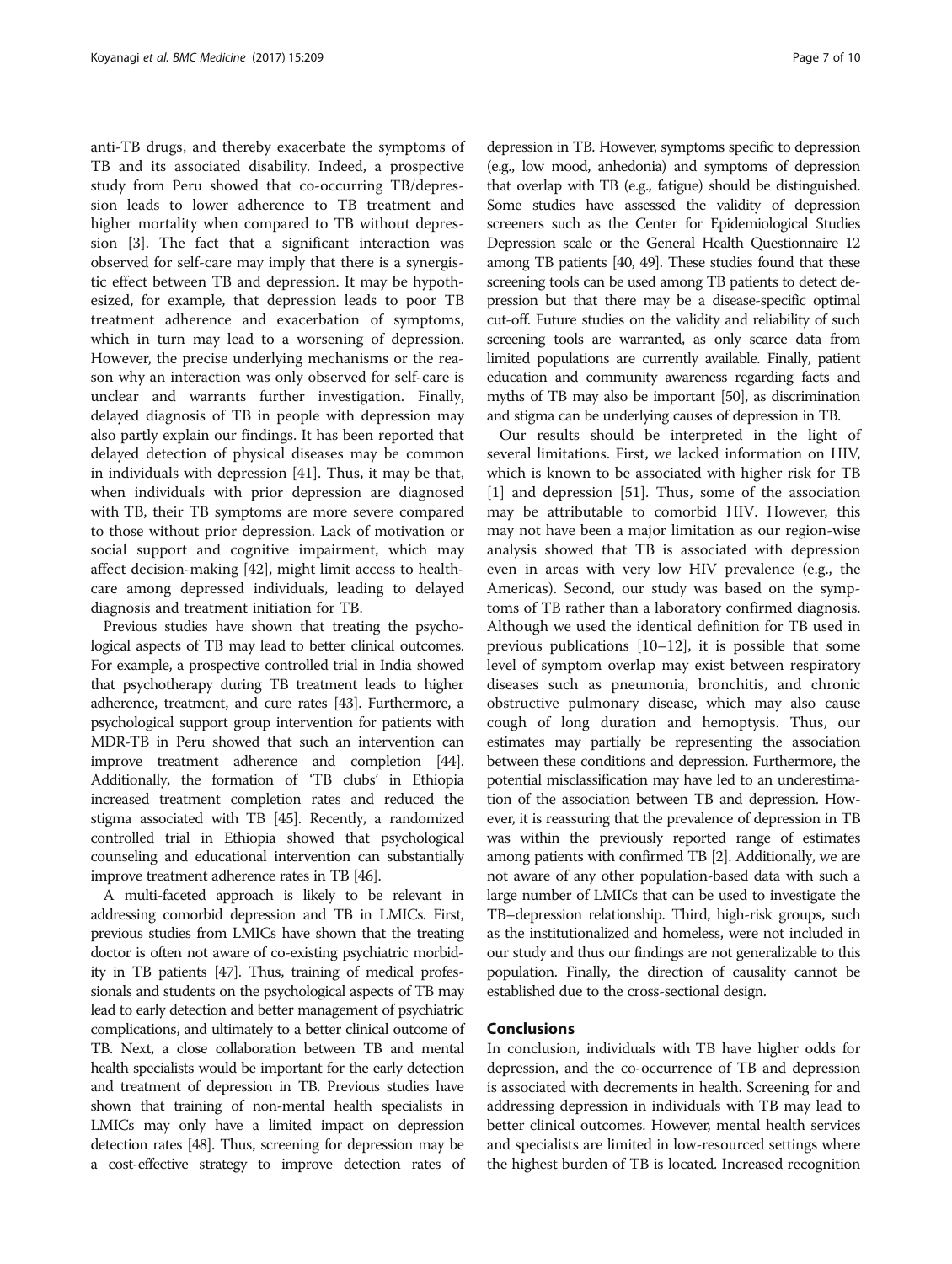<span id="page-7-0"></span>of co-existing depression in TB patients by health professionals and the use of non-specialist health workers trained in mental healthcare, especially in resourcelimited settings, may be key. However, given that healthcare workers are at increased risk of occupationally acquired TB in LMICs [[52](#page-9-0)], sound infection control measures should be implemented to protect these individuals, yet this is a particular challenge in LMICs due to financial constraints. Finally, simultaneously addressing the mental and physical aspects of TB may lead to reduction in TB transmission [[53](#page-9-0)], and also possibly in TB mortality and MDR-TB. This is an area for future research.

# Additional file

[Additional file 1: Table S1.](dx.doi.org/10.1186/s12916-017-0975-5) Questions used to assess health status. Table S2. Countries included in the analysis and sample size. Table S3. Association between TB/depressive episode groups and health status by age groups estimated by multivariable linear regression. Table S4. Interaction effect of TB and depressive episode on health status. (DOCX 45 kb)

#### Abbreviations

BMI: body mass index; CI: confidence intervals; LMIC: low- and middle-income countries; MDR-TB: multidrug resistant tuberculosis; OR: odds ratio; TB: tuberculosis; WHS: World Health Survey

#### Funding

AK's work was supported by the Miguel Servet contract financed by the CP13/ 00150 and PI15/00862 projects, integrated into the National  $R + D + I$  and funded by the ISCIII – General Branch Evaluation and Promotion of Health Research, and the European Regional Development Fund (ERDF-FEDER). BS receives funding from the National Institute for Health Research Collaboration for Leadership in Applied Health Research & Care Funding scheme. The views expressed in this publication are those of the authors and not necessarily those of the NHS, the National Institute for Health Research, or the Department of Health. These funders had no role in the design of the study, collection, analysis, and interpretation of data, or in writing the manuscript.

#### Availability of data and materials

The dataset supporting the conclusions of this article is available (upon registration) from<http://www.who.int/healthinfo/survey/en/>.

#### Authors' contributions

AK conceived the study idea, analyzed and interpreted the data, and wrote the main body of the text. DV, AFC, JED, DP, JMH, NV, and BS contributed to the drafting of the manuscript, interpreted the data, and commented for intellectual content. All authors read and approved the final manuscript.

# Ethics approval and consent to participate

Ethical approval was obtained from each of the following committees in the respective countries for the World Health Survey:

| Country                   | Ethical committee approving the study            |
|---------------------------|--------------------------------------------------|
| Bangladesh                | Mitra and Associates                             |
| Bosnia and<br>Herzegovina | The Federal Public Health Institute              |
| <b>Brazil</b>             | Eundacao Oswaldo Cruz                            |
| <b>Burkina Faso</b>       | Institut de Recherche en Sciences de la Santé    |
| Chad                      | Faculté des Sciences de la Santé, Univ N'Djamena |
| China                     | Centre for Health Statistics Information         |
| Comoros                   | Bureau Comorien de Conseil                       |

# (Continued)

| Republic of congo  | Unité de recherche sur les systèmes de santé                         |
|--------------------|----------------------------------------------------------------------|
| Ivory Coast        | Ministère de la Santé                                                |
| Croatia            | The Croatian National Institute of Public Health                     |
| Czech Republic     | Institute of Health Information and Statistics                       |
| Dominican Republic | Centro de Estudios Sociales y Demográficos (CESDEM)                  |
| Ecuador            | Fundación Ecuatoriana para la Salud y el Desarrollo<br>(FESALUD)     |
| Estonia            | Saar Poll Ltd.                                                       |
| Ethiopia           | Department of Community Health, Jimma University                     |
| Georgia            | Georgian State Medical Academy (GSMA)                                |
| Ghana              | Department of Community Health, Ghana Medical<br>School              |
| Hungary            | Johan Bela National Centre for Epidemiology                          |
| India              | International Institute of Population Sciences                       |
| Kazakhstan         | Kazakstan School of Public Health (KSPH)                             |
| Kenya              | Central Bureau of Statistics                                         |
| Laos               | National Institute of Public Health, Ministry of Health              |
| Latvia             | The Health Promotion Center                                          |
| Malawi             | Centre for Social Research (CSR)                                     |
| Malaysia           | Public Health Institute, Ministry of Health                          |
| Mali               | Cellule de Planification et de Statistique (CPS)                     |
| Mauritania         | Office Nationale de la Statistique (ONS)                             |
| Mauritius          | Mauritius Institute of Health                                        |
| Mexico             | Instituto Nacional de Salud Pública                                  |
| Morocco            | Ministère de la Santé                                                |
| Myanmar            | Department of Medical Research, Ministry of Health                   |
| Namibia            | Ministry of Health                                                   |
| Nepal              | ORG-MARG Nepal PVT Ltd.                                              |
| Pakistan           | Ministry of Health                                                   |
| Paraguay           | Fac. de Ciencias Veterinarias, Universidad Nacional/<br><b>DGFFC</b> |
| Philippines        | College of Medicine, University of the Philippines                   |
| Russia             | Semashko Institute for Research on Social Hygiene                    |
| Senegal            | Direction Etudes, Recherche et Formation (DERF)                      |
| Slovakia           | Centre of Biostatistics and Environment                              |
| South Africa       | Community Agency for Social Enguiry (CASE)                           |
| Sri Lanka          | Ministry of Health                                                   |
| Swaziland          | Faculty of Health Sciences, University of Swaziland                  |
| Tunisia            | Institut National de la Santé Publique                               |
| Ukraine            | Odessa State Medical University                                      |
| Uruguay            | Centro de Estudios de Economia y Salud (CEES)                        |
| Vietnam            | Ministry of Health                                                   |
| Zambia             | School of Humanities & Social Sciences, University of<br>Zambia      |
| Zimbabwe           | Community Health, University of Zimbabwe                             |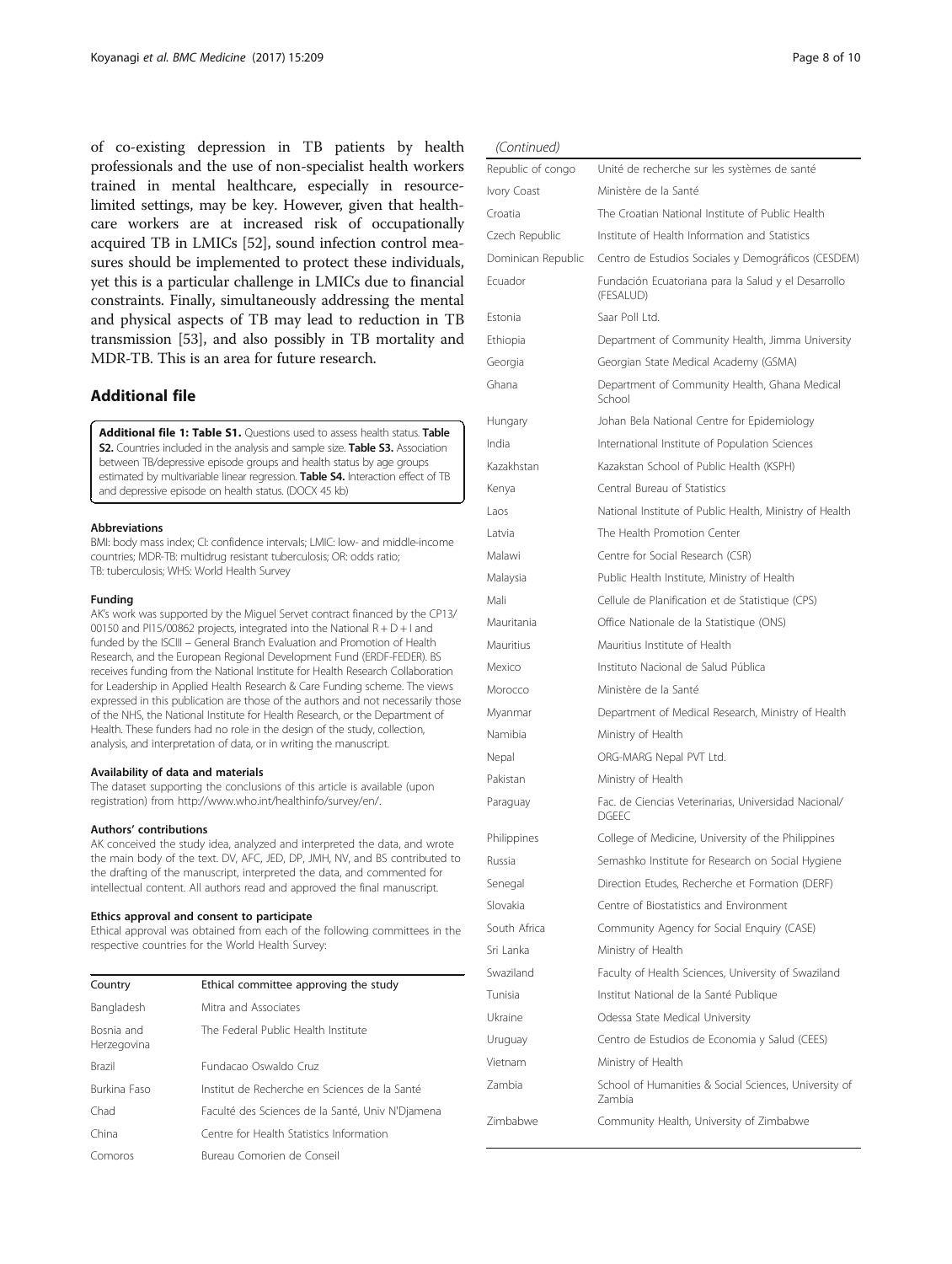#### <span id="page-8-0"></span>Consent for publication

Not applicable.

#### Competing interests

The authors declare that they have no competing interests.

#### Publisher's Note

Springer Nature remains neutral with regard to jurisdictional claims in published maps and institutional affiliations.

#### Author details

<sup>1</sup> Research and Development Unit, Parc Sanitari Sant Joan de Déu, Universitat de Barcelona, Fundació Sant Joan de Déu, Dr. Antoni Pujadas, 42, Sant Boi de Llobregat, Barcelona, Spain. <sup>2</sup>Instituto de Salud Carlos III, Centro de Investigación Biomédica en Red de Salud Mental, CIBERSAM, Madrid, Spain. <sup>3</sup>KU Leuven Department of Rehabilitation Sciences, Leuven, Belgium. <sup>4</sup>KU Leuven, University Psychiatric Center KU Leuven, Leuven-Kortenberg, Belgium. <sup>5</sup>Department of Clinical Medicine and Translational Psychiatry Research Group, Faculty of Medicine, Federal University of Ceará, Fortaleza, Brazil. <sup>6</sup>Fordham University, Graduate School of Social Service, New York, NY, USA. <sup>7</sup> Operation Research Unit, Doctors with Africa, Maputo, Mozambique.<br><sup>8</sup>instituto for Clinical Pesoarch and Education in Modicine (IPEM), Padova. <sup>8</sup>Institute for Clinical Research and Education in Medicine (IREM), Padova, Italy. <sup>9</sup>National Research Council, Neuroscience Institute, Aging Branch, Padova, Italy. <sup>10</sup>Physiotherapy Department, South London and Maudsley NHS Foundation Trust, Denmark Hill, London, UK.<sup>11</sup>Health Service and Population Research Department, Institute of Psychiatry, Psychology and Neuroscience, King's College London, London, UK. 12Faculty of Health, Social Care and Education, Anglia Ruskin University, Chelmsford, UK.

#### Received: 1 September 2017 Accepted: 9 November 2017 Published online: 28 November 2017

#### References

- 1. World Health Organization. Tuberculosis. [http://www.who.int/mediacentre/](http://www.who.int/mediacentre/factsheets/fs104/en/) [factsheets/fs104/en/](http://www.who.int/mediacentre/factsheets/fs104/en/). Accessed 27 July 2017.
- 2. Sweetland A, Oquendo M, Wickramaratne P, Weissman M, Wainberg M. Depression: a silent driver of the global tuberculosis epidemic. World Psychiatry. 2014;13(3):325–6.
- 3. Ugarte-Gil C, Ruiz P, Zamudio C, Canaza L, Otero L, Kruger H, Seas C. Association of major depressive episode with negative outcomes of tuberculosis treatment. PLoS One. 2013;8(7):e69514.
- 4. Chaudhry LA, Zamzami M, Aldin S, Pazdirek J. Clinical consequences of noncompliance with directly observed therapy short course (DOTS): Story of a recurrent defaulter. Int J Mycobacteriol. 2012;1(2):99–103.
- 5. Kulkarni P, Akarte S, Mankeshwar R, Bhawalkar J, Banerjee A, Kulkarni A. Non-adherence of new pulmonary tuberculosis patients to anti-tuberculosis treatment. Ann Med Health Sci Res. 2013;3(1):67–74.
- Patel V, Kleinman A. Poverty and common mental disorders in developing countries. Bull World Health Organ. 2003;81(8):609–15.
- 7. Oh KH, Choi H, Kim EJ, Kim HJ, Cho SI. Depression and risk of tuberculosis: a nationwide population-based cohort study. Int J Tuberc Lung Dis. 2017; 21(7):804–9.
- Reiche EM, Nunes SO, Morimoto HK. Stress, depression, the immune system, and cancer. Lancet Oncol. 2004;5(10):617–25.
- 9. Nuevo R, Chatterji S, Verdes E, Naidoo N, Arango C, Ayuso-Mateos JL. The continuum of psychotic symptoms in the general population: a crossnational study. Schizophr Bull. 2012;38(3):475–85.
- 10. Goldhaber-Fiebert JD, Jeon CY, Cohen T, Murray MB. Diabetes mellitus and tuberculosis in countries with high tuberculosis burdens: individual risks and social determinants. Int J Epidemiol. 2011;40(2):417–28.
- 11. Stubbs B, Koyanagi A, Veronese N, Vancampfort D, Solmi M, Gaughran F, Carvalho AF, Lally J, Mitchell AJ, Mugisha J, et al. Physical multimorbidity and psychosis: comprehensive cross sectional analysis including 242,952 people across 48 low- and middle-income countries. BMC Med. 2016;14:189.
- 12. Vancampfort D, Koyanagi A, Ward P, Veronese N, Carvalho AF, Solmi M, Mugisha J, Rosenbaum S, De Hert M, Stubbs B. Perceived stress and its relationship with chronic conditions and multimorbidity among 229,293 community-dwelling adults in 44 low- and middle-income countries. Am J Epidemiol. 2017;186(8):979–89.
- 13. Kessler RC, Ustun TB. The World Mental Health (WMH) Survey Initiative Version of the World Health Organization (WHO) Composite

International Diagnostic Interview (CIDI). Int J Methods Psychiatr Res. 2004;13(2):93–121.

- 14. Ayuso-Mateos JL, Nuevo R, Verdes E, Naidoo N, Chatterji S. From depressive symptoms to depressive disorders: the relevance of thresholds. Br J Psychiatry. 2010;196(5):365–71.
- 15. World Health Organization. The ICD–10 Classification of Mental and Behavioural Disorders: Diagnostic Criteria for Research. 1993. [www.who.int/](http://www.who.int/classifications/icd/en/GRNBOOK.pdf) [classifications/icd/en/GRNBOOK.pdf](http://www.who.int/classifications/icd/en/GRNBOOK.pdf). Accessed 15 Sept 2017.
- 16. Ware Jr J, Kosinski M, Keller SD. A 12-Item Short-Form Health Survey: construction of scales and preliminary tests of reliability and validity. Med Care. 1996;34(3):220–33.
- 17. Feeny D, Furlong W, Boyle M, Torrance GW. Multi-attribute health status classification systems. Health Utilities Index. Pharmacoeconomics. 1995; 7(6):490–502.
- 18. Kind P. The EuroQoL instrument: an index of health-related quality of life. In: Spilker B, editor. Quality of Life and Pharmacoeconomics in Clinical Trial. Philadelphia, PA: Lippincott-Raven Publishers; 1996. p. 191–201.
- 19. Koyanagi A, Oh H, Stickley A, Haro JM, DeVylder J. Risk and functional significance of psychotic experiences among individuals with depression in 44 low- and middle-income countries. Psychol Med. 2016;46(12):2655–65.
- 20. Stubbs B, Koyanagi A, Schuch F, Firth J, Rosenbaum S, Gaughran F, Mugisha J, Vancampfort D. Physical activity levels and psychosis: a mediation analysis of factors influencing physical activity target achievement among 204 186 people across 46 low- and middle-income countries. Schizophr Bull. 2017;43(3):536–45.
- 21. Hosseinpoor AR, Bergen N, Kunst A, Harper S, Guthold R, Rekve D, d'Espaignet ET, Naidoo N, Chatterji S. Socioeconomic inequalities in risk factors for non communicable diseases in low-income and middle-income countries: results from the World Health Survey. BMC Public Health. 2012;12:912.
- 22. World Health Organization. International guide for monitoring alcohol consumption and related harm. Geneva: WHO; 2002.
- 23. Timsina LR, Willetts JL, Brennan MJ, Marucci-Wellman H, Lombardi DA, Courtney TK, Verma SK. Circumstances of fall-related injuries by age and gender among community-dwelling adults in the United States. PLoS One. 2017;12(5):e0176561.
- 24. StataCorp.<http://www.stata.com/manuals13/mimiimputechained.pdf>. Accessed 15 Sept 2017.
- 25. Yen YF, Chung MS, Hu HY, Lai YJ, Huang LY, Lin YS, Chou P, Deng CY. Association of pulmonary tuberculosis and ethambutol with incident depressive disorder: a nationwide, population-based cohort study. J Clin Psychiatry. 2015;76(4):e505–11.
- 26. Kiecolt-Glaser JK, Glaser R. Depression and immune function: central pathways to morbidity and mortality. J Psychosom Res. 2002;53(4):873–6.
- 27. Pachi A, Bratis D, Moussas G, Tselebis A. Psychiatric morbidity and other factors affecting treatment adherence in pulmonary tuberculosis patients. Tuberc Res Treat. 2013;2012:489865.
- 28. Mikkelsen RL, Middelboe T, Pisinger C, Stage KB. Anxiety and depression in patients with chronic obstructive pulmonary disease (COPD). A review. Nord J Psychiatry. 2004;58(1):65–70.
- 29. Lee LY, Tung HH, Chen SC, Fu CH. Perceived stigma and depression in initially diagnosed pulmonary tuberculosis patients. J Clin Nurs. 2017. doi[:10.1111/jocn.13837.](http://dx.doi.org/10.1111/jocn.13837)
- 30. Cegielski JP, McMurray DN. The relationship between malnutrition and tuberculosis: evidence from studies in humans and experimental animals. Int J Tuberc Lung Dis. 2004;8(3):286–98.
- 31. Vafaei Z, Mokhtari H, Sadooghi Z, Meamar R, Chitsaz A, Moeini M. Malnutrition is associated with depression in rural elderly population. J Res Med Sci. 2013;18 Suppl 1:S15–9.
- 32. Guerra M, Prina AM, Ferri CP, Acosta D, Gallardo S, Huang Y, Jacob KS, Jimenez-Velazquez IZ, Llibre Rodriguez JJ, Liu Z, et al. A comparative cross-cultural study of the prevalence of late life depression in low and middle income countries. J Affect Disord. 2016;190:362–8.
- 33. Wang K, Lu H, Cheung EF, Neumann DL, Shum DH, Chan RC. "Female preponderance" of depression in non-clinical populations: a meta-analytic study. Front Psychol. 2016;7:1398.
- 34. Freeman A, Tyrovolas S, Koyanagi A, Chatterji S, Leonardi M, Ayuso-Mateos JL, Tobiasz-Adamczyk B, Koskinen S, Rummel-Kluge C, Haro JM. The role of socio-economic status in depression: results from the COURAGE (aging survey in Europe). BMC Public Health. 2016;16:1098.
- 35. Mathew AR, Hogarth L, Leventhal AM, Cook JW, Hitsman B. Cigarette smoking and depression comorbidity: systematic review and proposed theoretical model. Addiction. 2017;112(3):401–12.